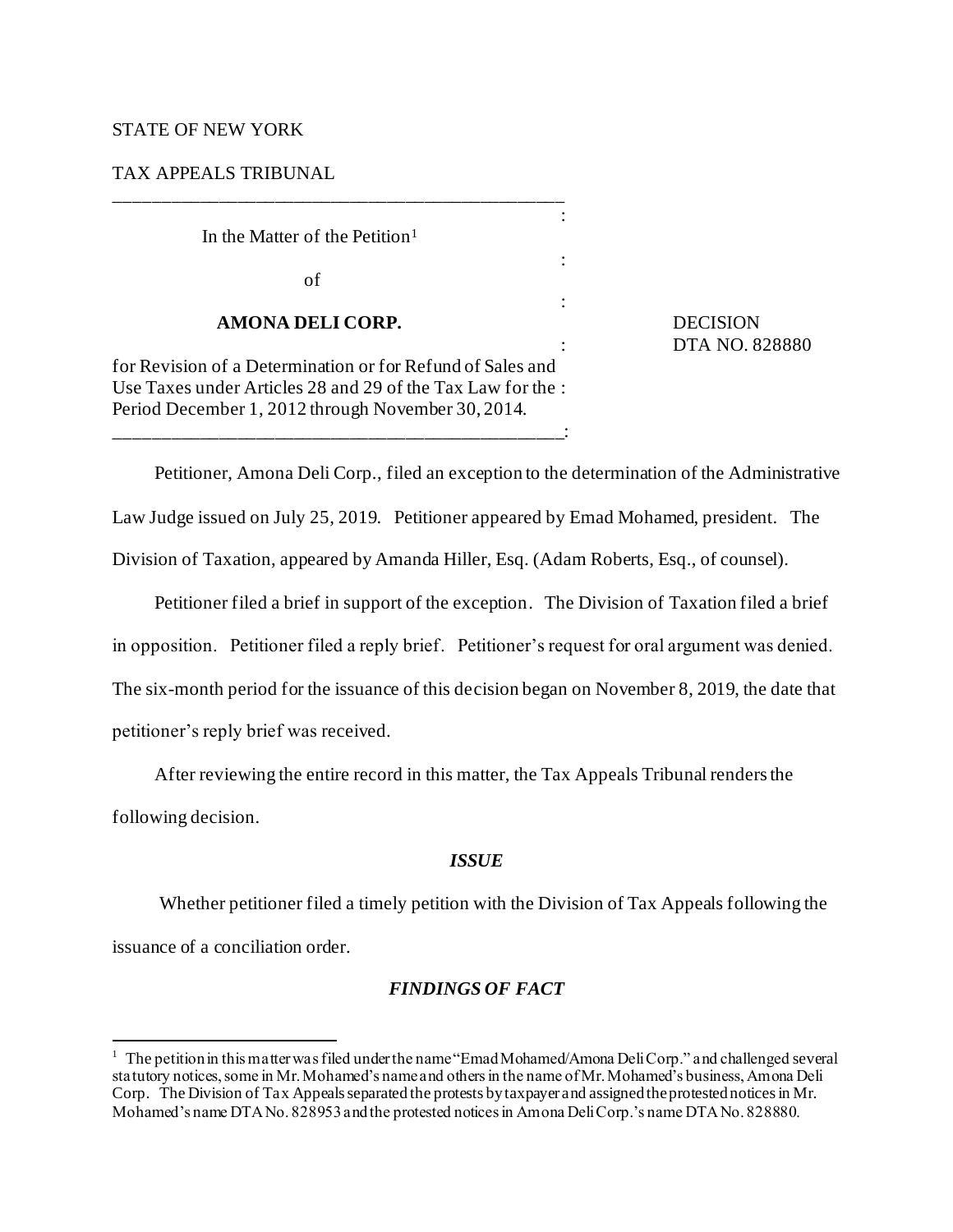We find the facts as determined by the Administrative Law Judge. Those facts appear below.

1. Petitioner, Amona Deli Corp., requested a copy of the Division of Tax Appeals petition form (TA-100) on or before April 25, 2018. The Division of Tax Appeals mailed a petition form and a copy of the New York State Tax Appeals Tribunal Rules of Practice and Procedure (Rules of Practice and Procedure) to petitioner on April 25, 2018.

2. Months later, petitioner's president, Emad Mohamed, called to inquire about the status of the case. The Division of Tax Appeals informed Mr. Mohamed that a petition had not been received. Mr. Mohamed claimed that a petition had been filed via United Parcel Service (UPS) on May 25, 2018. The Division of Tax Appeals instructed Mr. Mohamed to mail another copy of the petition, together with the proof of mailing for the May 25, 2018 filing.

3. Petitioner mailed a copy of the petition which was received by the Division of Tax Appeals on September 7, 2018. Petitioner also provided a copy of a Staples customer receipt indicating that a submission had been mailed to the Division of Tax Appeals via UPS on May 25, 2018. While the addressee information on the receipt is correct, the Division of Tax Appeals did not receive the May 25, 2018 submission. As petitioner provided proof of mailing, the filing date of the petition is deemed to be May 25, 2018.

4. The petition included a copy of a notice of determination and notice and demand for payment of tax due (notice and demand) bearing assessment number L-044465995, dated as issued to petitioner on February 25, 2016 and April 14, 2017, respectively.

5. Petitioner checked the box on the petition indicating that a conciliation conference had not been requested.

−2−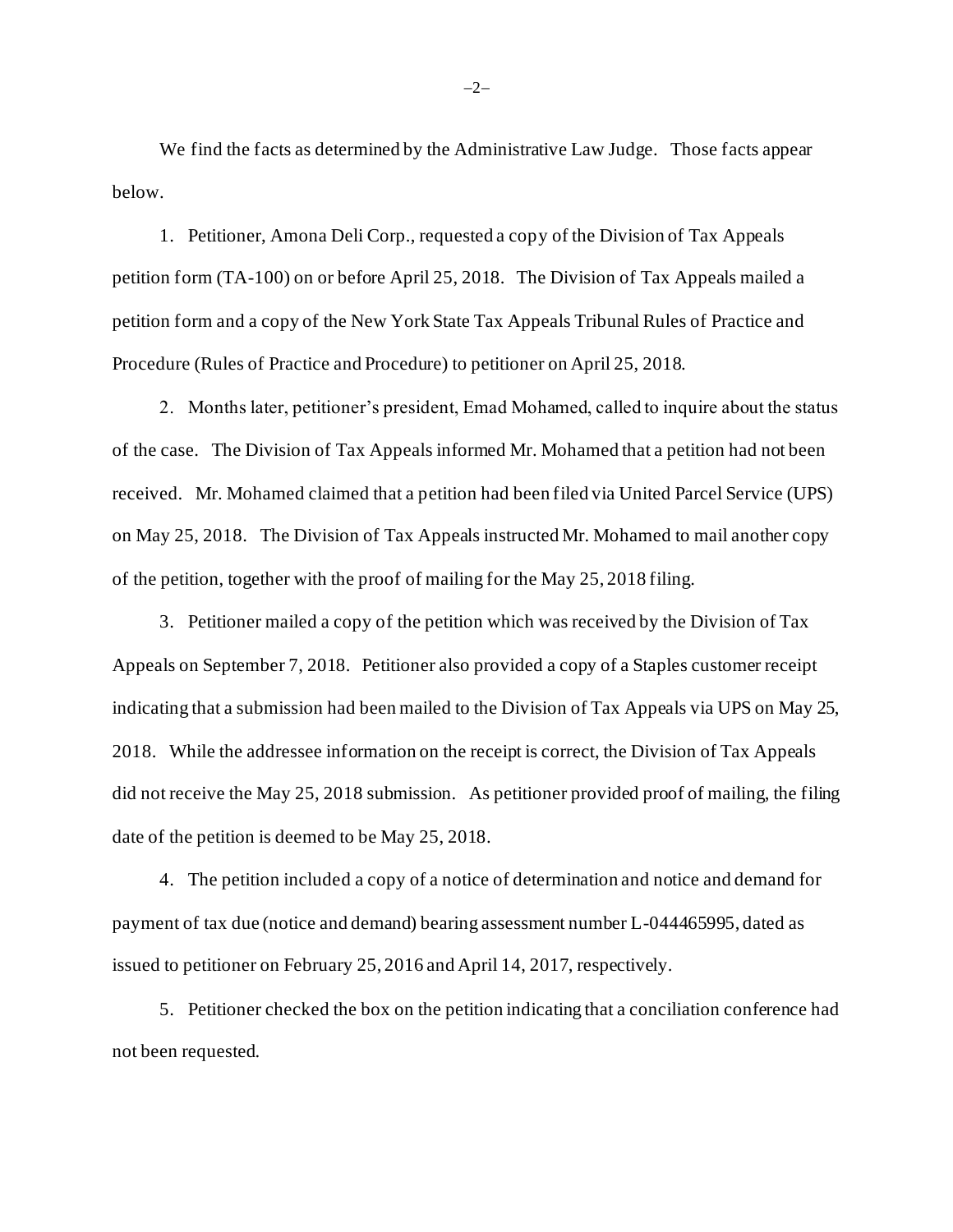6. The petition challenges only the foregoing notices, and there were no other statutory notices attached to the petition.

7. On February 15, 2019, Supervising Administrative Law Judge Herbert M. Friedman, Jr., issued to petitioner a notice of intent to dismiss petition (notice of intent) with respect to the petition. The notice of intent stated, in sum, that as the petition had been filed in excess of 90 days after issuance of the notice of determination, the petition was not timely filed.

8. In response to the issuance of the notice of intent, the Division of Taxation (Division) provided the following: (i) the affidavit of Adam Roberts, an attorney employed in the Office of Counsel of the Division; (ii) a copy of the request for conciliation conference, stamped as received by the Division's Bureau of Conciliation and Mediation Services (BCMS) on May 9, 2016; (iii) an affidavit of Robert Farrelly, Supervisor of Tax Conferences of BCMS, dated March 20, 2019; (iv) a "Certified Record for Presort Mail - BCMS Cert Letter" (CMR) postmarked October 14, 2016; (v) a copy of the conciliation order, cover letter and cover sheet, dated October 14, 2016, as well as a copy of the three-windowed mailing envelope used to mail the order; and (vi) an affidavit of Fred Ramundo, supervisor in the Division mail room - stores and mail operations supervisor, dated March 25, 2019.

9. Unknown to the Division of Tax Appeals, petitioner filed a request for conciliation conference resulting in the issuance of a conciliation default order on October 14, 2016 (CMS No. 270492). As such, this determination will address the timeliness of the petition following the issuance of the conciliation default order.

10. The affidavit of Robert Farrelly sets forth the Division's general practice and procedure for preparing and mailing conciliation orders. The procedure culminates in the

−3−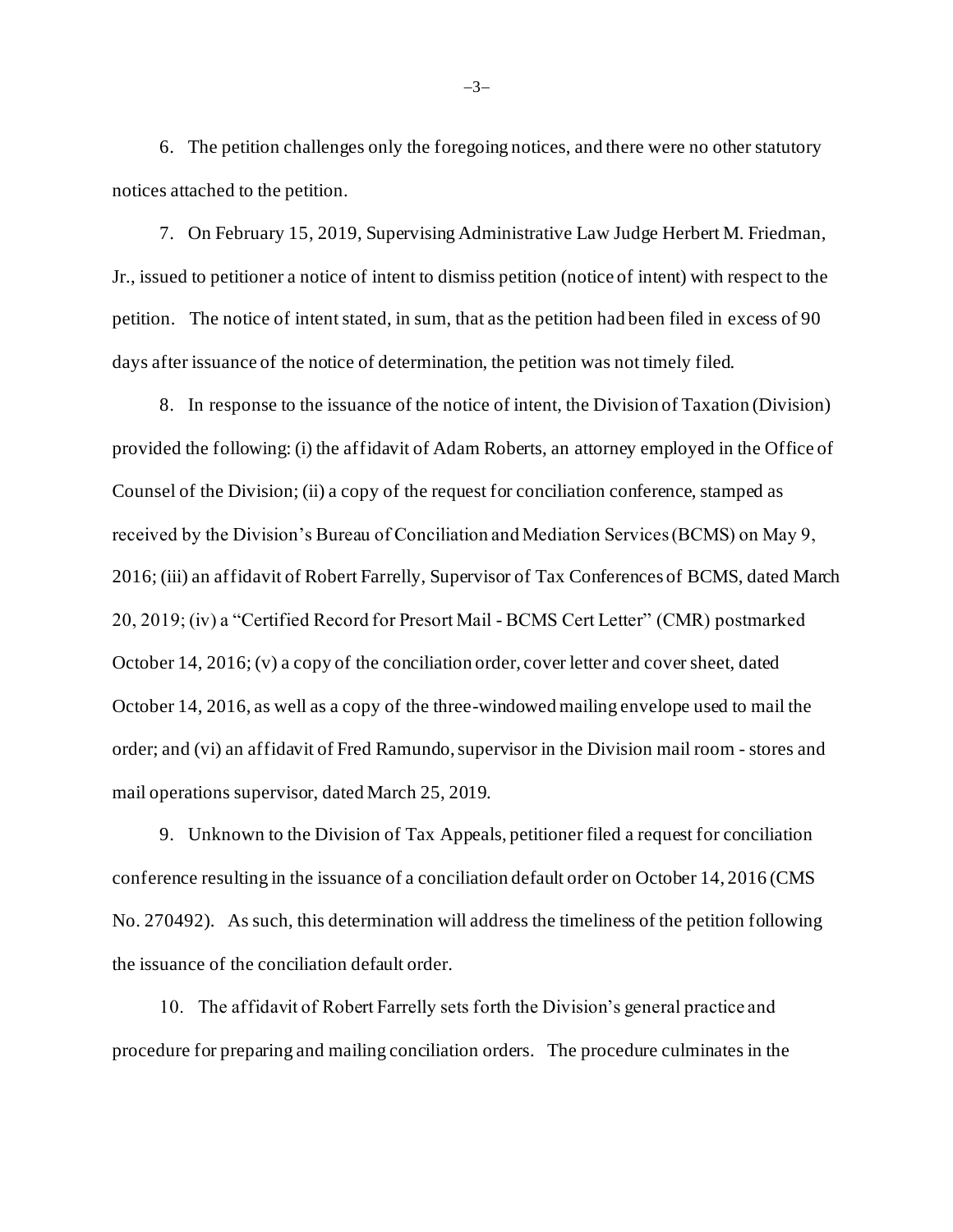mailing of the conciliation orders by the United States Postal Service (USPS), via certified mail, and confirmation of such mailing through receipt by BCMS of a postmarked copy of the CMR.

11. The BCMS Data Management Services Unit prepares and forwards the conciliation orders and the accompanying cover letters, predated with the intended date of mailing, to the conciliation conferee for signature. The conciliation conferee, in turn, signs and forwards the orders and cover letters to a BCMS clerk assigned to process the conciliation orders.

12. The name, mailing address, order date and BCMS number for each conciliation order to be issued are electronically sent to the Division's Advanced Function Printing Unit (AFP Unit). For each mailing, the AFP Unit assigns a certified control number and produces a cover sheet that indicates the BCMS return address, date of mailing, taxpayer's name, mailing address, BCMS number, certified control number, and certified control number bar code.

13. The AFP Unit also produces a computer-generated CMR entitled "Certified Record for Presort Mail - BCMS Cert Letter." The CMR is a listing of taxpayers to whom conciliation orders are sent by certified mail on a particular day. The certified control numbers are recorded on the CMR under the heading "Certified No." The BCMS numbers are recorded on the CMR under the heading "Reference No." and are preceded by three zeros (000). The AFP Unit prints the CMR and cover sheets using a printer located in BCMS, and these documents are delivered to the BCMS clerk assigned to process conciliation orders.

14. The clerk's regular duties include associating each cover sheet, cover letter, and conciliation order. The clerk verifies the names and addresses of taxpayers with the information listed on the CMR and on the cover sheet. The clerk then folds and places the cover sheet, cover letter, and conciliation order into a three-windowed envelope through which the BCMS return address, certified control number, bar code, and name and address of the taxpayer appear.

−4−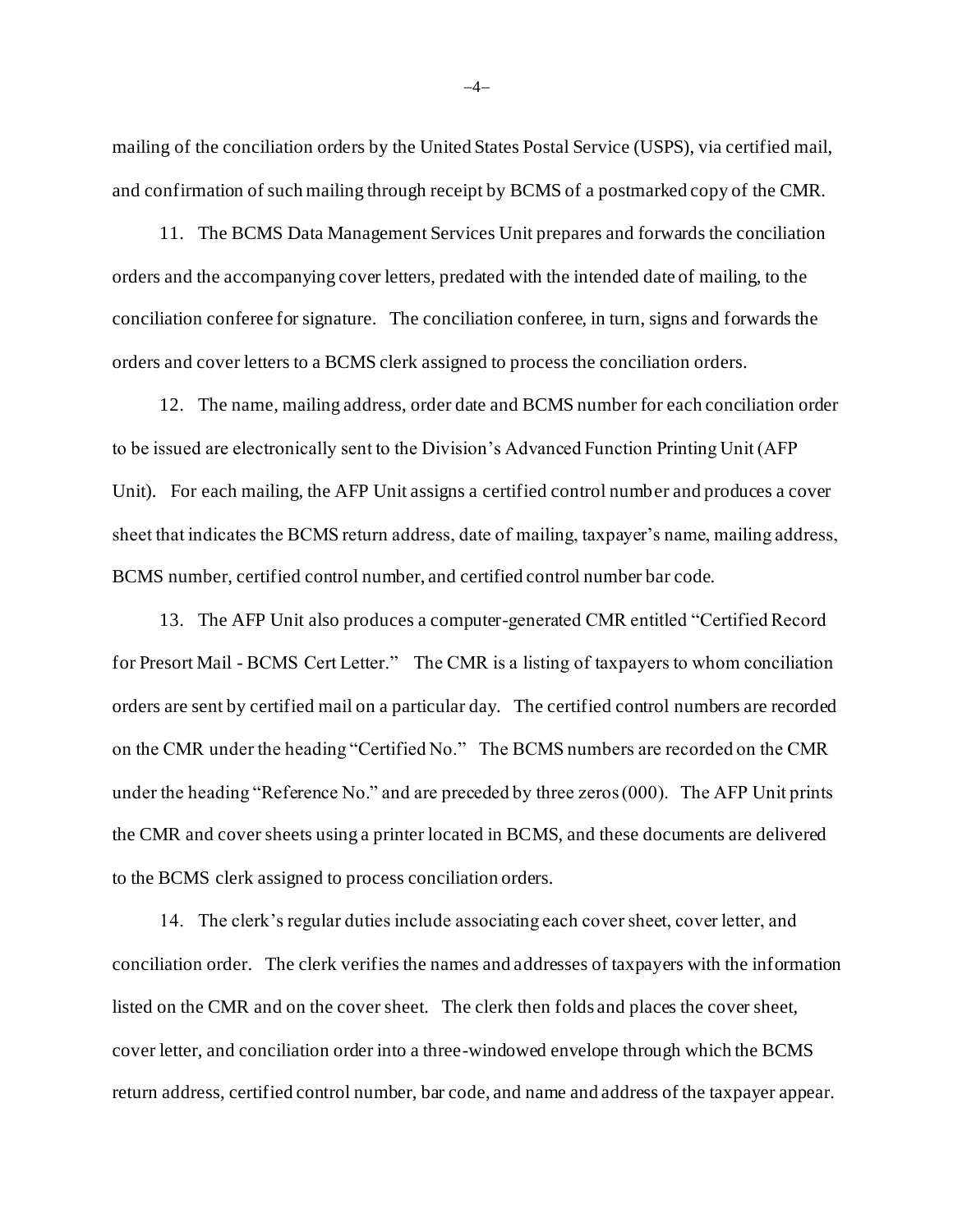15. The "Total Pieces and Amounts" is indicated on the last page of the CMR. It is the general office practice that the BCMS clerk stamps "MAIL ROOM: RETURN LISTING TO: BCMS BLDG 9 RM 180 ATT: CONFERENCE UNIT:" on the bottom left corner of the CMR.

16. The BCMS clerk also writes the date of mailing of the conciliation orders listed on the CMR at the top of the pages of the CMR. In this case, "10-14-16" was written in the upper right corner of each page of the CMR.

17. The CMR, along with the envelopes containing the cover sheets, cover letters, and conciliation orders are picked up from BCMS by an employee of the Division's Mail Processing Center.

18. Mr. Farrelly attests to the truth and accuracy of the copy of the five-page CMR, which contains a list of the conciliation orders issued by the Division on October 14, 2016. The CMR lists 44 certified control numbers. Each such certified control number is assigned to an item of mail listed on the five pages of the CMR. Specifically, corresponding to each listed certified control number is a reference or CMS number, and the name and address of the addressee, and postage and fee amounts.

19. Information regarding the conciliation order issued to petitioner is contained on page 3 of the CMR. Specifically, corresponding to certified control number 7104 1002 9730 0035 9456 is reference or CMS number 000270492, along with the name and last known address of petitioner. Specifically, the Bellerose, New York, address listed on the CMR is the same address referenced on the request for conciliation conference and the petition filed with the Division of Tax Appeals.

20. The affidavit of Fred Ramundo, a supervisor in the Division's mail room since December of 2013, and currently a stores and mail operations supervisor, attested to the regular

−5−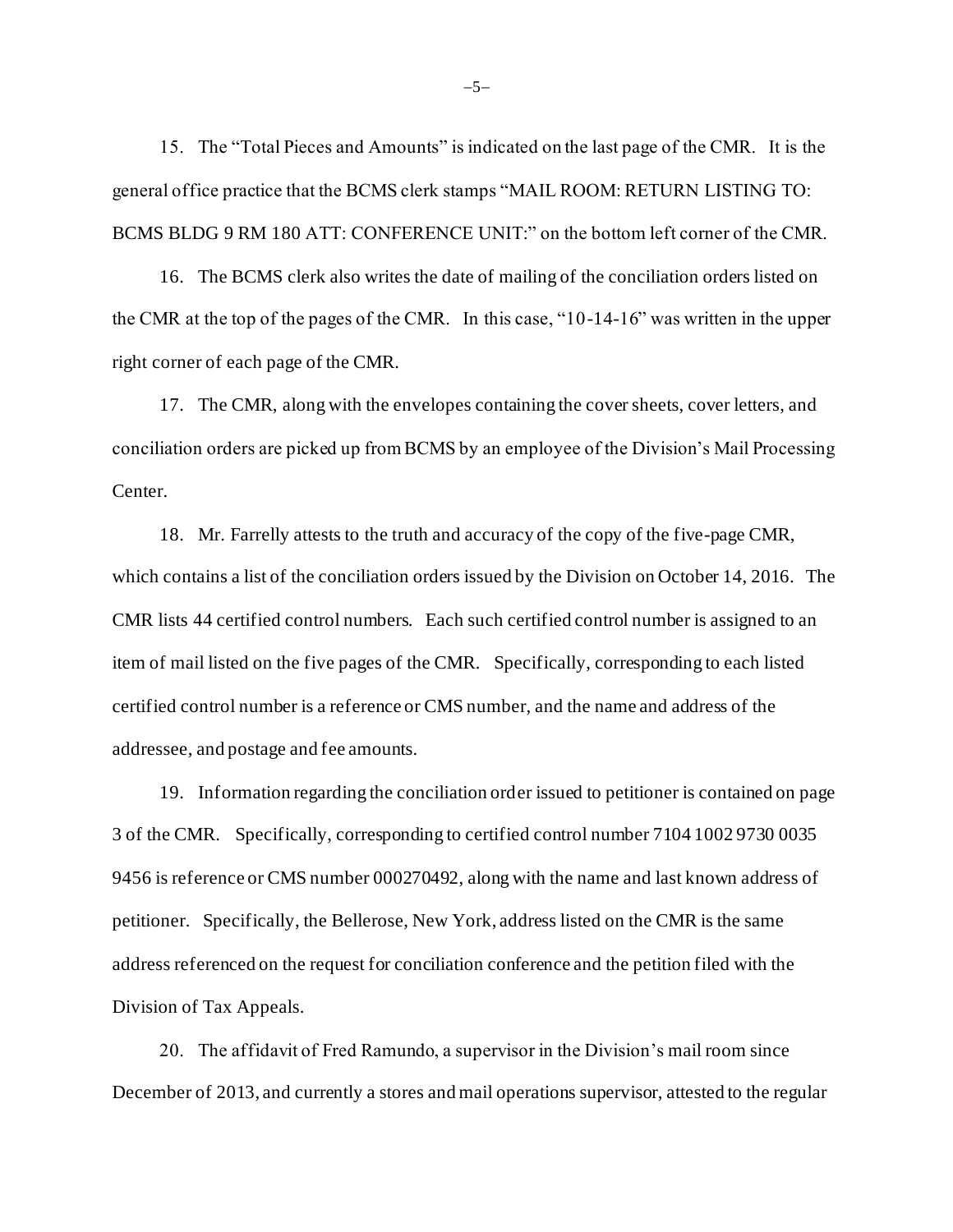procedures followed by his staff in the ordinary course of business of delivering outgoing mail to branch offices of the USPS. He stated that after a conciliation order is placed in the "Outgoing Certified Mail" basket in the Mail Processing Center, a member of the staff weighs and seals each envelope and affixes postage and fee amounts. A clerk then counts the envelopes and verifies the names and certified control numbers against the information contained on the CMR. Thereafter, a member of the staff delivers the stamped envelopes to a branch of the USPS in Albany, New York. A postal employee affixes a postmark and his or her initials or sign ature to the CMR indicating receipt by the post office.

21. In this instance, the postal employee affixed a postmark dated October 14, 2016, to each page of the five-page CMR. The postal employee wrote and circled the number "44" on page 1, circled the number "44" on page 5 and initialed page 5 to indicate the total pieces of mail received at the post office.

22. Mr. Ramundo stated that the CMR is the Division's record of receipt, by the USPS, for pieces of certified mail. In the ordinary course of business and pursuant to the practices and procedures of the Division's Mail Processing Center, the CMR is picked up at the post office by a member of Mr. Ramundo's staff on the following day after its initial delivery and is then delivered to the originating office, in this case BCMS. The CMR is maintained by BCMS in the regular course of business.

23. Based upon his review of the affidavit of Robert Farrelly, the exhibits attached thereto and the CMR, Mr. Ramundo avers that on October 14, 2016, an employee of the Mail Processing Center delivered an item of certified mail addressed to petitioner at its Bellerose, New York, address to a branch of the USPS in Albany, New York, in sealed a postpaid envelope for delivery by certified mail. He states that he can also determine that a member of his staff

−6−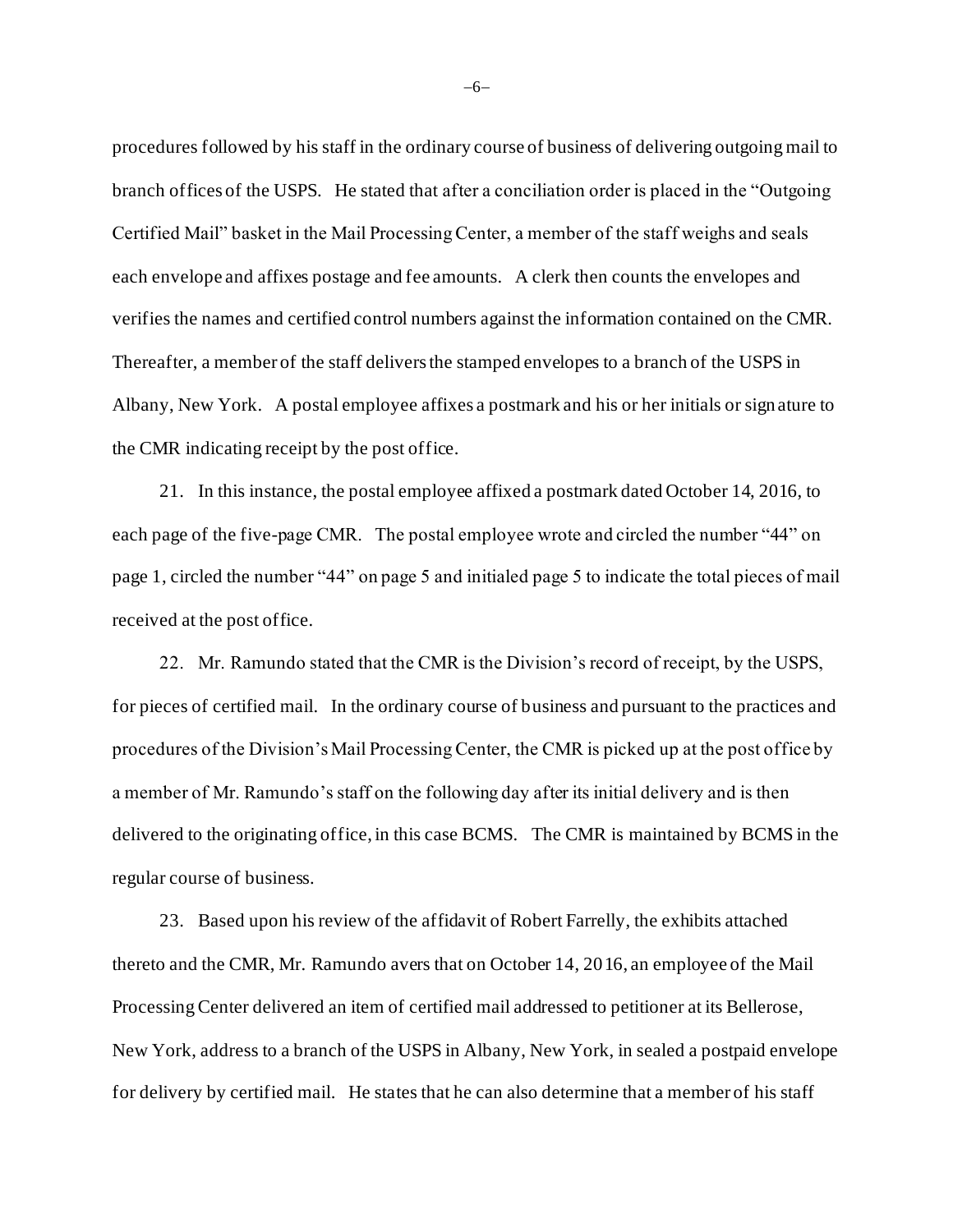obtained a copy of the CMR delivered to and accepted by the post office on October 14, 2016, for the records of BCMS. Mr. Ramundo asserts that the procedures described in his affidavit are the regular procedures followed by the Mail Processing Center in the ordinary course of business when handling items to be sent by certified mail, and that these procedures were followed in mailing the piece of certified mail to petitioner on October 14, 2016.

24. In its response to the notice of intent to dismiss petition, petitioner's president, Emad Mohamed, submitted a letter claiming, in pertinent part, that it is unclear how or why an assessment was issued against the business at a time when the business was not in operation.

### *THE DETERMINATION OF THE ADMINISTRATIVE LAW JUDGE*

The Administrative Law Judge noted that the standard of review in the present matter is the same as that of a summary determination motion. The Administrative Law Judge pointed out that such a motion may be granted where no material issue of fact exists.

The Administrative Law Judge observed that there is a 90-day statutory time limit to file a petition following the issuance of a conciliation order. The Administrative Law Judge also observed that the Division bears the burden of establishing that it mailed the conciliation order to the taxpayer's last known address using certified or registered mail. The Administrative Law Judge noted the well-established rule that the Division must establish its standard mailing procedure and that such procedure was followed in this specific case in order to meet this burden.

The Administrative Law Judge concluded that the Division met its burden and established that the subject conciliation order was properly mailed to petitioner on October 14, 2016. Specifically, the Administrative Law Judge found that the submitted affidavits and the

−7−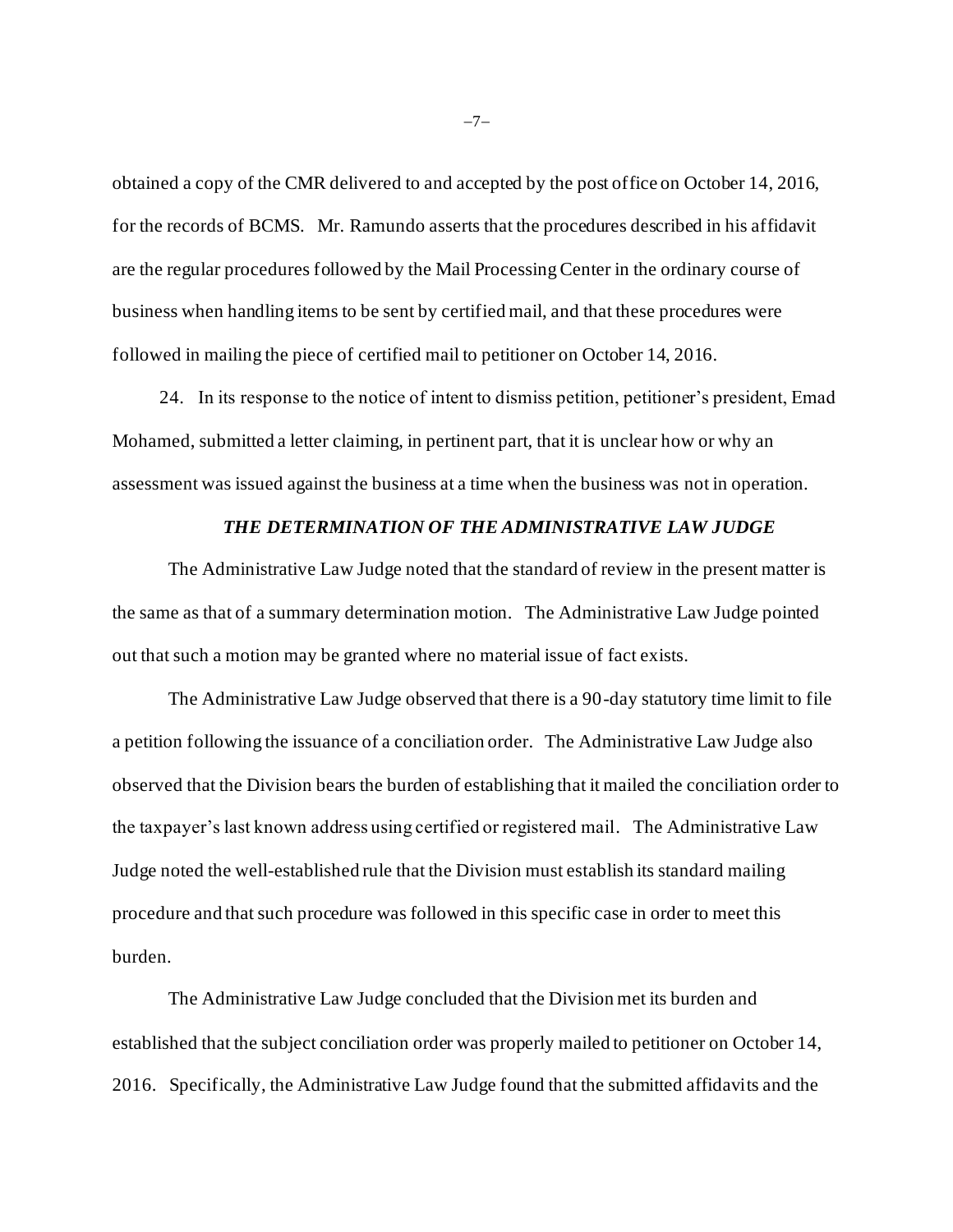CMR establish both the Division's general mailing procedure and that such procedure was followed in the present case. The Administrative Law Judge also found that the address to which the conciliation order was mailed was petitioner's last known address. The Administrative Law Judge thus concluded that the petition in the present matter, deemed filed on May 25, 2018, was filed beyond the 90-day limitations period. Accordingly, he dismissed the petition.

### *ARGUMENTS ON EXCEPTION*

Petitioner's president asserts that he relied on his accountant to meet the business's sales tax obligations. Petitioner also continues to question the validity and accuracy of the assessment. Petitioner's president further asserts that the business has subsequently failed; that he has experienced significant financial difficulties and health problems; and that he is unable to afford representation on this appeal. Petitioner does not address the issue of the timeliness of the petition.

The Division asserts that the determination was correct and should be affirmed.

#### *OPINION*

The Administrative Law Judge's dismissal of the petition was made following the Supervising Administrative Law Judge's issuance of a notice of intent to dismiss petition pursuant to section 3000.9 (a) (4) of the Tax Appeals Tribunal Rules of Practice and Procedure (20 NYCRR 3000.9 [a] [4]). The standard of review for a notice of intent to dismiss is the same as that for a summary determination motion (*Matter of Victory Bagel Time, Inc.*, Tax Appeals Tribunal, September 13, 2012). Such a motion "shall be granted if, upon all the papers and proof submitted, the administrative law judge finds that it has been established sufficiently that no material and triable issue of fact is presented" (20 NYCRR 3000.9 [b] [1]).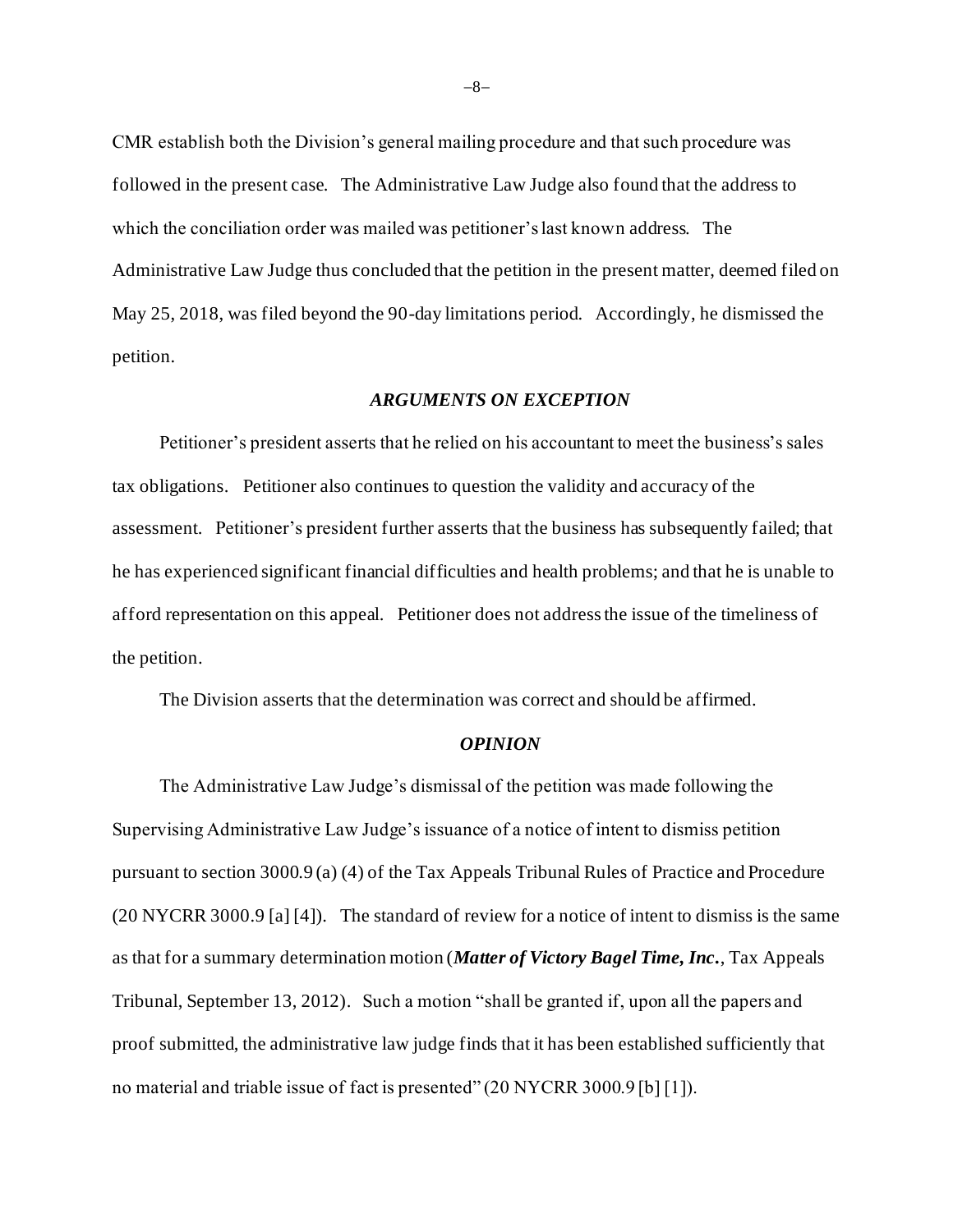"The proponent of a summary judgment [or determination] motion must make a prima facie showing of entitlement to judgment as a matter of law, tendering sufficient evidence to eliminate any material issues of fact from the case (citations omitted)" (*Winegrad v New York Univ. Med. Ctr.*, 64 NY2d 851, 853 [1985]). The opponent of such a motion "must... produce 'evidentiary proof in admissible form sufficient to require a trial of material questions of fact on which he rests his claim' and 'mere conclusions, expressions of hope or unsubstantiated allegations or assertions are insufficient'" (*Whelan v GTE Sylvania*, 182 AD2d 446, 449 [1992] *citing Zuckerman v City of New York*, 49 NY2d 557, 562 [1980]).

A taxpayer may protest a notice of determination by filing a request for a conciliation conference with BCMS (Tax Law § 170 [3-a] [a]). A conciliation conference may result in the issuance of a conciliation order. A conciliation order is issued when mailed (*Matter of Wilson*, Tax Appeals Tribunal, July 13, 1989). A conciliation order is binding upon a taxpayer unless the taxpayer files a petition for a hearing with the Division of Tax Appeals within 90 days from the date of mailing of the order, with exceptions not relevant here (Tax Law  $\S 170$  [3-a] [e]).

A petition filed following the issuance of a conciliation order must be timely to confer jurisdiction on the Division of Tax Appeals to consider the merits of the protest (*see e.g. Matter of Ahmed*, Tax Appeals Tribunal, April 10, 2018; *Matter of Chimiak*, Tax Appeals Tribunal, September 19, 2019; Tax Law § 2006 [4]).

Where, as here, the timeliness of a taxpayer's petition is in question, the Division has the burden to prove the date and fact of mailing of the relevant statutory notice, by certified or registered mail, to the taxpayer's last known address (*see Matter of Katz*, Tax Appeals Tribunal, November 14, 1991). The Division must show proof of a standard mailing procedure and proof that such procedure was followed in the instance in question (*see Matter of New York City* 

−9−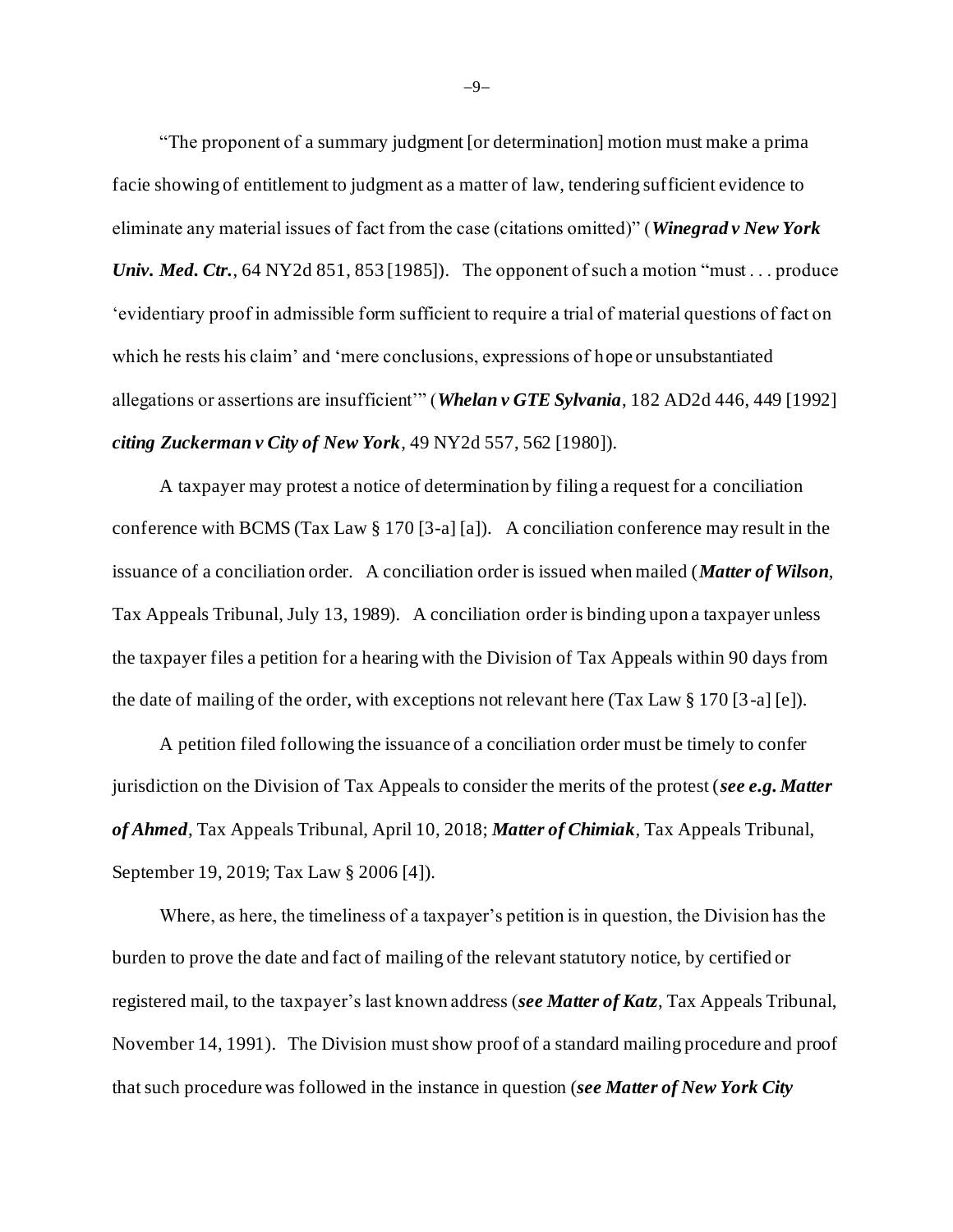*Billionaires Constr. Corp.*, Tax Appeals Tribunal, October 20, 2011). The Division may meet this burden by "producing affidavits from individuals with the requisite knowledge of mailing procedures and a properly completed CMR (citations omitted)" (*Matter of Balan*, Tax Appeals Tribunal, October 27, 2016).

The Division has met its burden here. The affidavits of Mr. Farrelly and Mr. Ramundo establish the Division's standard mailing procedures in issuing conciliation orders. The CMR has been properly completed and thus shows that the Division's standard mailing procedure was followed in this instance (*see Matter of Modica*, Tax Appeals Tribunal, October 1, 2015). Furthermore, the cover sheet associated with the subject conciliation order bears petitioner's correct address. Accordingly, we agree with the Administrative Law Judge's conclusion that the conciliation order was properly mailed to petitioner on October 14, 2016, as claimed.

As noted, petitioner had 90 days from the October 14, 2016 mailing of the conciliation order to file a petition with the Division of Tax Appeals. The petition in the present matter, deemed filed on May 25, 2018, was filed well-beyond this time limit. While we are sympathetic to petitioner's personal and financial circumstances, we may not consider the merits of the protest as we lack jurisdiction to do so (*Matter of Ahmed*; *Matter of Chimiak*).

The Administrative Law Judge thus properly dismissed the petition.

Accordingly, it is ORDERED, ADJUDGED and DECREED that:

1. The exception of Amona Deli Corp. is denied;

2. The determination of the Administrative Law Judge is affirmed; and

3. The petition of Amona Deli Corp. is dismissed.